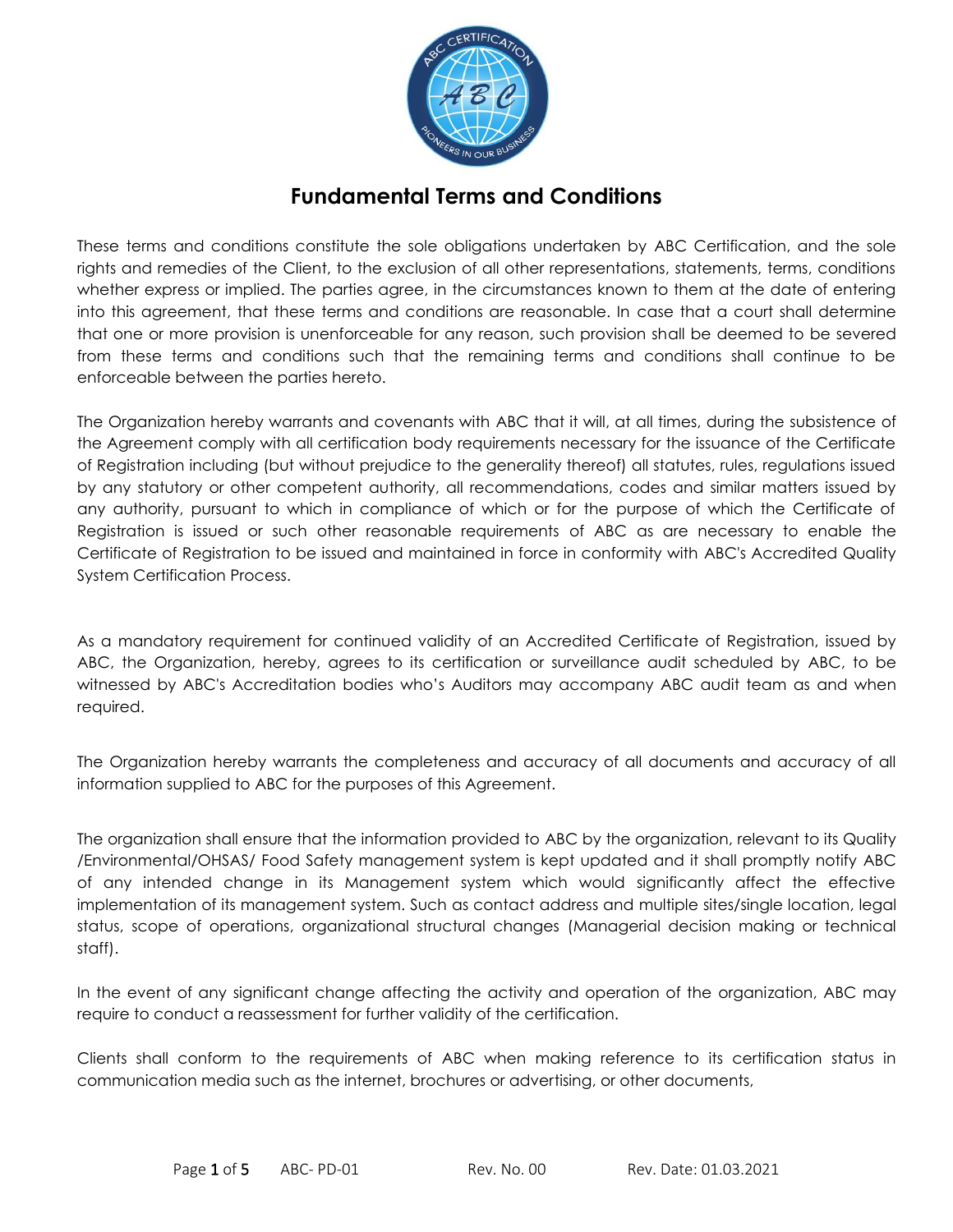

The clients shall not make or permit any misleading statement regarding its certification.

The clients shall not use or permit the use of certification document in a misleading manner.

Upon suspense and withdrawal of certification, the client shall discontinue its use of all advertising matter that contains reference to certification and directed by ABC.

Clients shall amend all advertising matters when the particular scope sector of certification has been reduced.

Client shall not allow reference to its management system certification to be used in such a way as to imply that the certification body certifies a product (including service) or process,

Client shall not advertise that the certification applies to activities that are outside the scope of certification.

Client shall not use the certification in a manner that brings the certification and certification system into loss of public trust.

ABC exercise proper conflict of communication and shall take action to deal with incorrect to certification status or misleading use of certificate document makes and audit report.

In addition to all the above-mentioned precautions to be considered, the client organization shall receive the Logo rules and regulations with the certificate upon granting decision and the client organization shall consider also all of its instructions.

The organization shall fully inform ABC, at the time of surveillance or recertification, of any findings by thirdparties which are relevant to its Quality /Environmental/OHSAS/ Food Safety.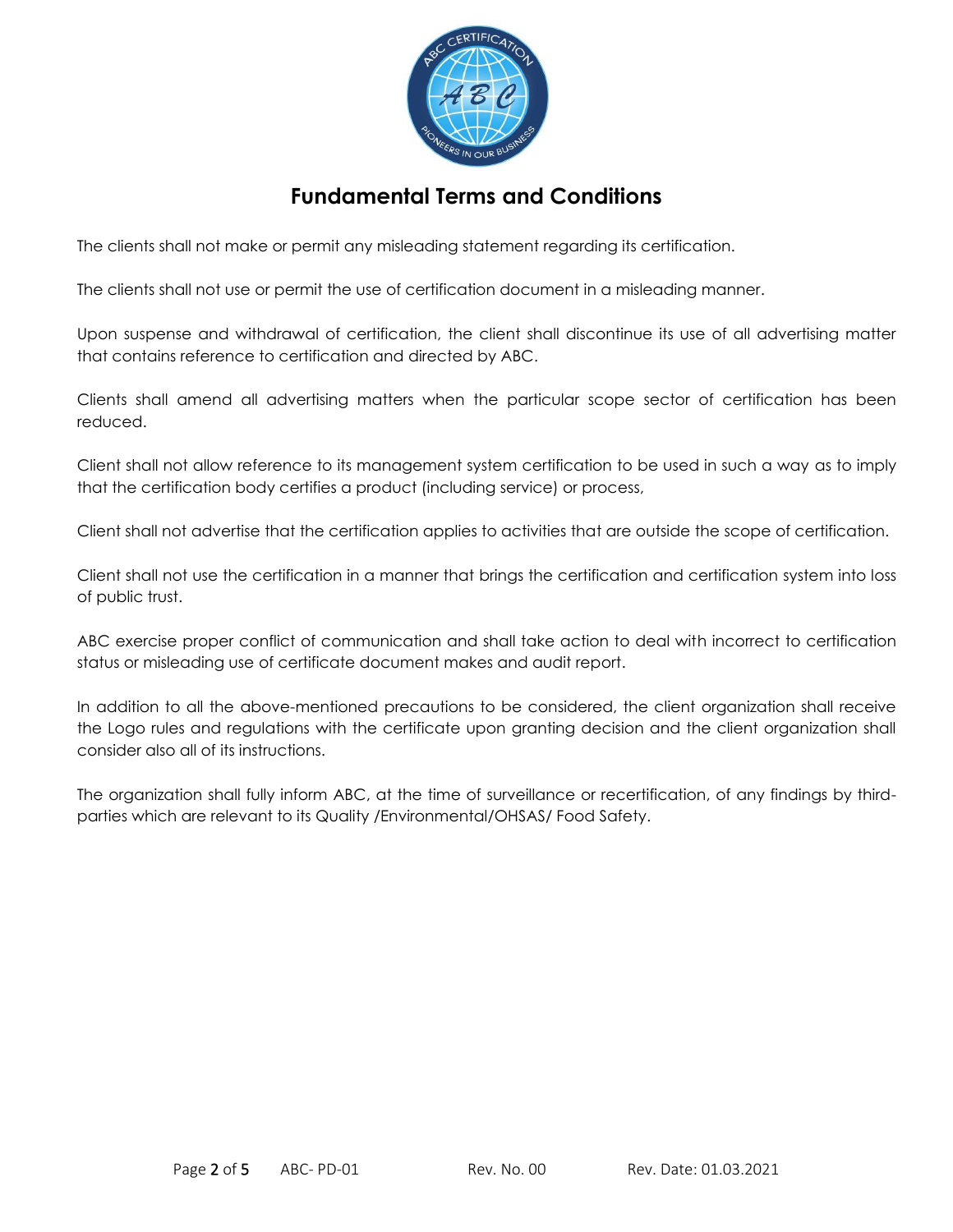

### **Invoices:**

It is ABC policy to invoice Clients on delivery of our services. This invoice will include as appropriate, but not be restricted to man-days, Reports, Certification, Nonconformity Closure, Certificate and Accreditation Fees as well as Expense Costs.

### **Payment:**

Payments are due within 75 days of the date of invoice. Please note that the Certificate(s) cannot be released until full payment has been received by ABC.

## **Liability:**

Except, in the case of deliberate neglect on the part of ABC, its employees, servants or agents, ABC shall not be liable for any loss or damage sustained by any person due to any act of omission or error whatsoever or howsoever caused during the performance of its assessment, certification or other services.

In the case of neglect, as aforesaid, the limit of any loss, damage or otherwise ABC liability will be limited to an amount not exceeding the maximum fee (if any) charged by ABC for the particular service in respect of which the neglect arose. While the restrictions on liability herein contained are considered by the parties to be reasonable in all the circumstances, if such restrictions taken together or any one of them shall be judged to be unlawful or unenforceable then the said restriction shall apply with such words deleted or amended or added.

The provision of this clause shall not apply to any death or personal injury but the Organization shall maintain at all time adequate insurance sufficient to cover all liability that may arise as a result of any matter done pursuant to this Agreement.

#### **Indemnity:**

The Organization shall fully and effectually indemnify ABC against all costs, claims, actions and demands arising from:

- a. The services provided by ABC save to the extent only that such claims arise from the neglect of ABC, its employees or agents.
- b. The use or misuse by the Organization of any certificate, license mark of conformity provided by ABC in accordance with this Agreement.
- c. Any breach of this Agreement.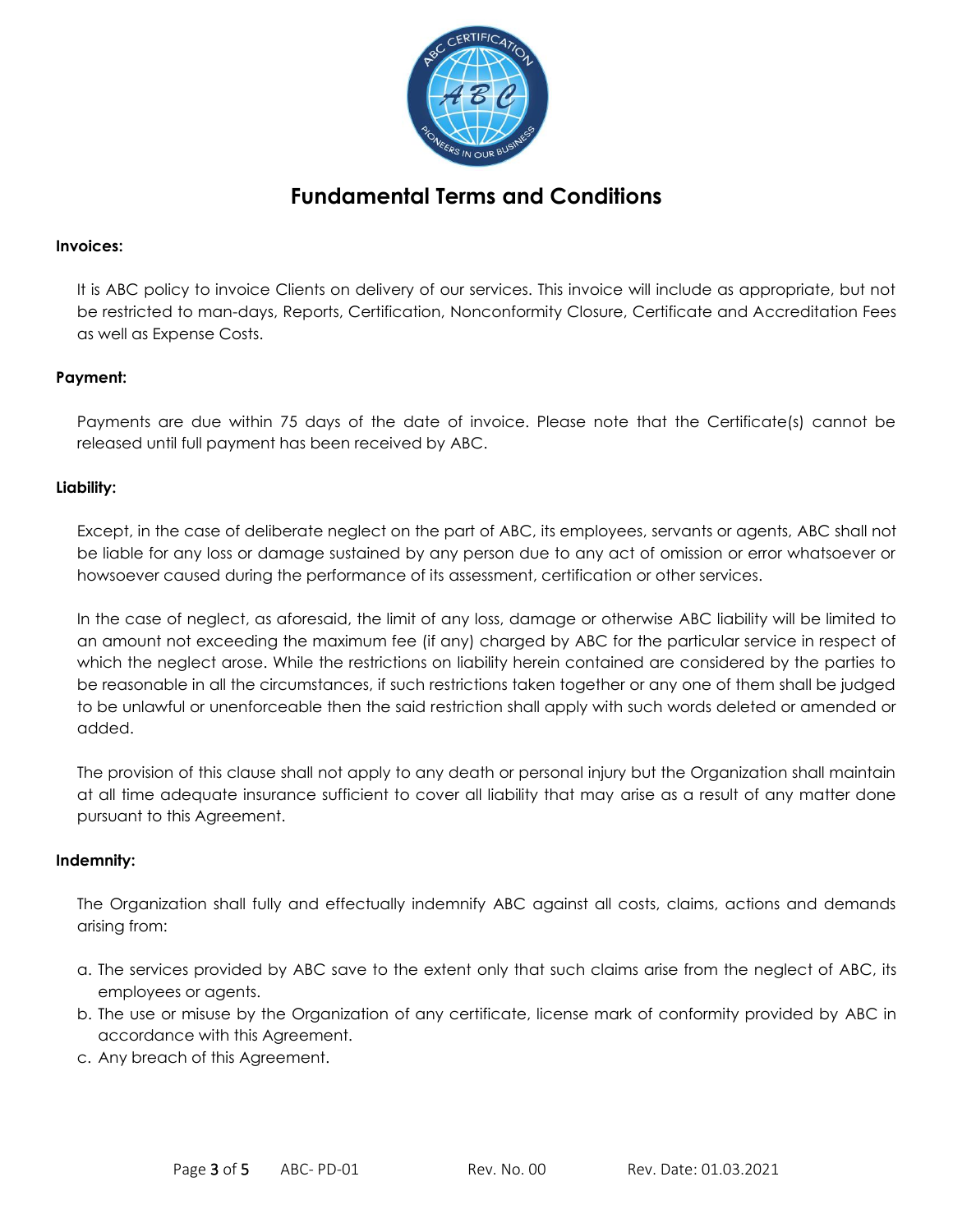

## **Force Majeure:**

Delay in or failure of performance of either party hereto shall not constitute a default hereunder or give rise to any claim for damage if and to the extent such delay or failure is caused by an act of war, natural disaster, fire, explosion, labor dispute or any other event beyond the control of the party affected and which, by the exercise of reasonable diligence, said party is unable to prevent. The party affected shall notify the other party in writing of the causes and expected duration immediately after the occurrence of any such event.

### **Confidentiality:**

ABC shall be responsible, for the management of all information obtained or created during the performance of certification activities at all levels of its structure, including committees and external bodies or individuals acting on its behalf.

ABC shall inform the client, in advance, of the information it intends to place in the public domain. All other information, except for information that is made publicly accessible by the client, shall be considered confidential.

ABC shall not disclose any information about the client or individual to a third party without the written consent of the client or the individual concerned. If ABC is required by law to release confidential information to a third party, the client or the individual concerned shall, unless regulated by law, be notified in advance of the information provided.

Information about the client from sources other than the client (e.g. complainant, regulators) shall be treated as confidential, consistent with the ABC's policy.

Personnel, including any committee members, contractors, personnel of external bodies or individuals acting on the certification body's behalf, shall keep confidential all information obtained or created during the performance of the certification body's activities except as required by law.

#### **Law & disputes:**

Any dispute which cannot be settled by private negotiations between the parties, shall be referred to arbitration as per the Egypt Arbitration Act, subject to Cairo jurisdiction. The decision of the arbitration shall be binding for both parties

#### **Recommendations for Certification**

a) Major Non-Conformity (Category 'A'): A major non-compliance relates to the absence of a required procedure or the total breakdown in the implementation of a procedure. A number of minor noncompliances listed against the same clause represents a total breakdown of a system and thus collectively constitute a major non-compliance. Correction and corrective actions are to be closed within 90 days and verified either by desktop review or where appropriate during an additional follow up visit, agreed with the client.